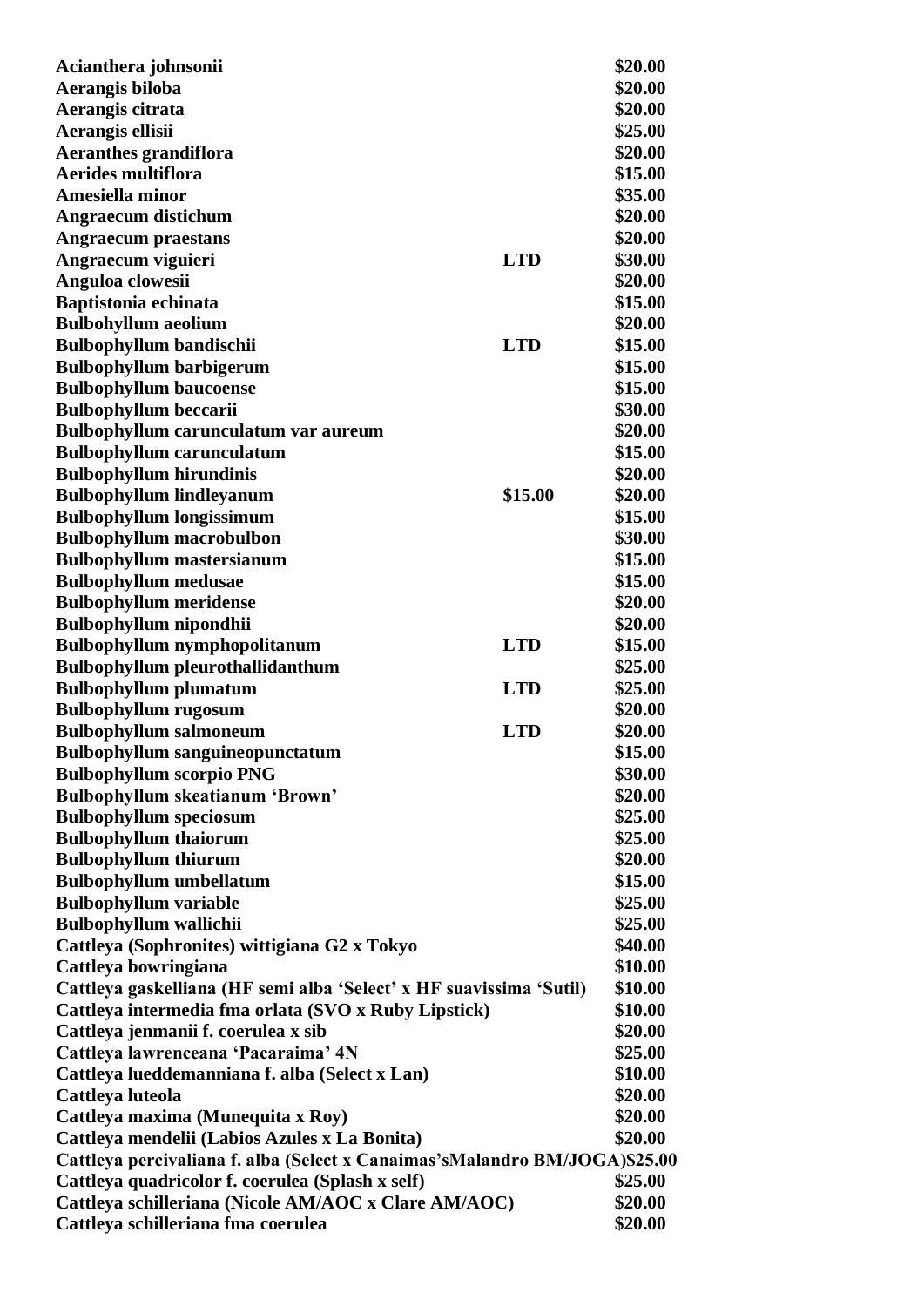| Cattleya tenebrosa (GB x Cary Polis)                            |                        |            | \$15.00 |
|-----------------------------------------------------------------|------------------------|------------|---------|
| Cattleya trianaei(f. concolor CS-1 x The President FCC/AOS)     |                        |            | \$25.00 |
| Cattleya violacea f. alba                                       |                        |            | \$15.00 |
| Cattleya violacea semi alba x walkeriana 'Blue'                 |                        |            | \$10.00 |
| Cattleya violacea                                               |                        |            | \$20.00 |
| Cattleya walkeriana (coerulea AM/AOS x Tipo Feiticiera)         |                        |            | \$15.00 |
| Cattleya walkeriana coerulea                                    |                        |            | \$20.00 |
| Cattleya walkeriana f albescens (Awayuki x HC Winter Blush) LTD |                        |            | \$15.00 |
| Cirrhea dependens                                               |                        |            | \$15.00 |
| Cleisocentron gokusingii                                        |                        |            | \$25.00 |
| Coelogyne assamica                                              |                        | <b>LTD</b> | \$15.00 |
| Coelogyne chlorophea                                            |                        |            | \$15.00 |
| Coelogyne pseudoviscosa                                         |                        |            | \$15.00 |
| Coelogyne sudora                                                |                        |            | \$15.00 |
| NEW**<br>Coelogyne tsii (ecarinata)                             |                        |            | \$40.00 |
| Coelogyne velutina salmon pink                                  |                        |            | \$15.00 |
| <b>Coelogyne xyrekes</b>                                        |                        |            | \$15.00 |
| <b>Comparettia speciosa NFS</b>                                 |                        |            | \$20.00 |
| Cyrtochilum macranthum var Nanum                                |                        | <b>LTD</b> | \$25.00 |
| Debdrobium balzerianum                                          |                        |            | \$15.00 |
| <b>Dendrobium aberrans</b>                                      |                        | <b>LTD</b> | \$20.00 |
| Dendrobium boosii                                               |                        |            | \$20.00 |
| Dendrobium brassii                                              |                        | <b>LTD</b> | \$40.00 |
| Dendrobium brymerianum                                          |                        | <b>LTD</b> | \$20.00 |
| Dendrobium erosum                                               |                        |            | \$20.00 |
| Dendrobium fanjingshanense x sib                                |                        |            | \$25.00 |
| Dendrobium glomeratum                                           |                        |            | \$15.00 |
| Dendrobium gonzalesii                                           |                        | <b>LTD</b> | \$15.00 |
| Dendrobium hancockii                                            |                        |            | \$15.00 |
| Dendrobium jaintianum                                           |                        |            | \$20.00 |
| Dendrobium lawesii purple x white                               |                        |            | \$25.00 |
| Dendrobium lawesii var bicolor                                  |                        |            | \$25.00 |
| Dendrobium linawianum                                           |                        |            | \$15.00 |
|                                                                 |                        |            | \$20.00 |
| Dendrobium Mingle's Sapphire x Dendrobium sulawesiense          |                        |            | \$45.00 |
| <b>Dendrobium Nagomi</b>                                        |                        |            | \$15.00 |
| Dendrobium purpureum                                            |                        |            | \$20.00 |
| Dendrobium roslii (terengganuensis)                             |                        | <b>LTD</b> | \$15.00 |
| Dendrobium sanderae var major<br>Dendrobium subuliferum         |                        |            | \$30.00 |
| <b>Dendrobium sulawesiense</b>                                  |                        |            |         |
|                                                                 |                        |            | \$15.00 |
| Dendrobium victoria reginae<br>Dendrobium wattii                |                        | <b>LTD</b> | \$20.00 |
|                                                                 |                        |            | \$15.00 |
| Encyclia mooreana                                               |                        |            | \$15.00 |
| Encyclia rufa                                                   |                        |            | \$15.00 |
| Epidendrum calanthum                                            |                        |            | \$20.00 |
| Epidendrum ellipticum                                           |                        |            | \$15.00 |
| Epidendrum kockii                                               |                        | <b>LTD</b> | \$25.00 |
| Epidendrum nocturnum                                            |                        |            | \$15.00 |
| Epidendrum parkinsonianum                                       |                        |            | \$15.00 |
| <b>Epidendrum vesicatum</b>                                     | <b>Very Rare!! LTD</b> |            | \$35.00 |
| Eria lasiopetala                                                |                        |            | \$15.00 |
| Eriodes barbata                                                 |                        |            | \$20.00 |
| <b>Gomesa croesus</b>                                           |                        |            | \$10.00 |
| Gomesa insignis 'Baldins'                                       |                        |            | \$20.00 |
| Gongora histronica                                              |                        |            | \$15.00 |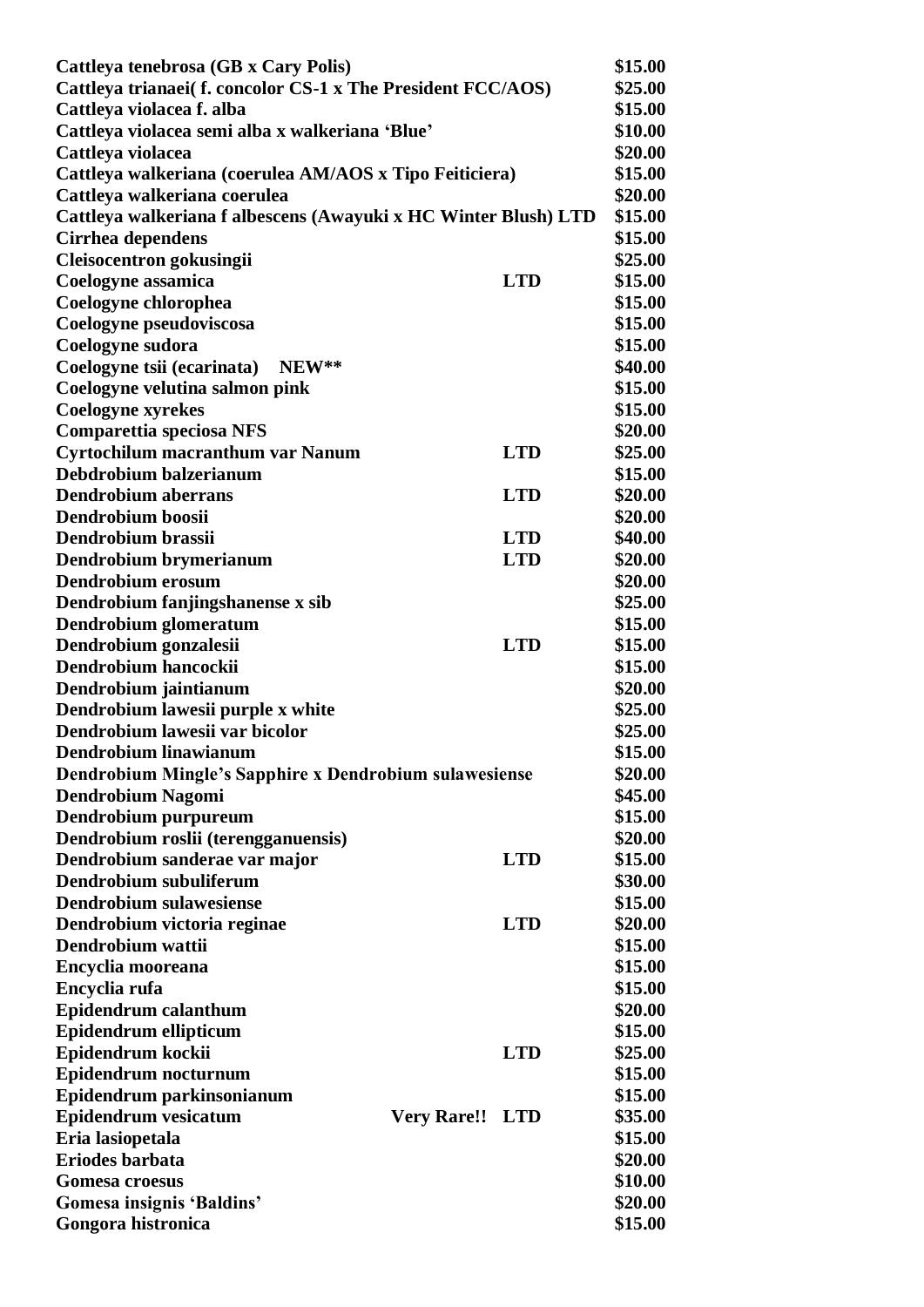| Gongora xanthina                                |   |            | \$20.00      |
|-------------------------------------------------|---|------------|--------------|
| <b>Grammatophyllum stapeliflorum</b>            |   |            | \$15.00      |
| Holcoglossum amesianum                          |   |            | \$15.00      |
| Holcoglossum kimballianum                       |   |            | \$15.00      |
| Holcoglossum lingulatum                         |   |            | \$20.00      |
| Holcoglossum rupestre c Vanda christensonianum  |   |            | \$10.00      |
| Holcoglossum rupestre x Vanda nana              |   |            | \$10.00      |
| <b>Holcoglossum</b> rupestre                    |   | <b>LTD</b> | \$20.00      |
| Holcoglossum subulifolium                       |   |            | \$15.00      |
| <b>Huntleya meleagris</b>                       |   |            | \$20.00      |
| Laelia alaori                                   |   |            | \$25.00      |
| Laelia dayana                                   |   |            | \$20.00      |
| Laelia johngeana                                |   |            | \$20.00      |
| Laelia mantiqueirae                             |   |            | \$30.00      |
| Laelia tenebrose (GB x CP)                      |   |            | \$15.00      |
| <b>Leptotes bicolor</b>                         |   |            | \$15.00      |
| Lycaste lasioglossa                             |   |            | \$25.00      |
| Lycaste portillae                               |   |            | \$30.00      |
| Masdevallia mejiana                             |   |            | \$35.00      |
| Masdevallia sanctae-inesae FS                   |   |            | \$50.00      |
| Maxillaria hennisiana                           |   |            | \$10.00      |
| Maxillaria shunkeana                            |   |            | \$15.00      |
| Miltoniopsis bismarkii                          |   |            | \$25.00      |
| <b>Miltoniopsis Lila Fearneyhough</b>           |   |            | \$10.00      |
| Monnierara Millenium Magic 'Witchcraft' FCC/AOS |   |            | \$25.00      |
| Myrmecophila brysiana fma alba                  |   |            | \$15.00      |
| Neofinetia falcata 'Pink'                       |   |            | \$15.00      |
| Neofinetia falcata                              |   |            | \$10.00      |
| <b>Oncidium tipuloides</b>                      |   |            | \$10.00      |
| Paphiopedilum druryi                            | A | \$30.00    | B<br>\$50.00 |
| Paphiopedilum micranthum 'Viet'                 |   | <b>LTD</b> | \$45.00      |
| Phalaenopsis amabilis ssp rosenstromii          |   |            | \$25.00      |
| Phalaenopsis lueddemanniana                     |   |            | \$30.00      |
| <b>Phragmipedium Andean Tears</b>               |   | <b>LTD</b> | \$30.00      |
| Phragmipedium andreetae                         |   |            | \$40.00      |
| <b>Phragmipedium Fritz Schomburg</b>            |   |            | \$35.00      |
| <b>Phragmipedium Yelva Myhre</b>                |   | <b>LTD</b> | \$30.00      |
| <b>Pleurothallis cypripediodes</b>              |   |            | \$30.00      |
|                                                 |   |            | \$30.00      |
| Pleurothallis niveoglobula                      |   |            |              |
| Pomatocalpa angustifolium                       |   |            | \$10.00      |
| Rhipidoglossum stolzii                          |   | <b>LTD</b> | \$10.00      |
| Rhynchostylis gigantea 'Cartoon'                |   |            | \$10.00      |
| Rhynchostylis gigantea 'Red'                    |   |            | \$15.00      |
| <b>Rhynchostylis retusa</b>                     |   |            | \$10.00      |
| Rossioglossum grande                            |   |            | \$15.00      |
| Rossioglossum insleayi                          |   |            | \$20.00      |
| Rossioglossum schlieperianum                    |   |            | \$15.00      |
| Rossioglossum williamsonianum                   |   |            | \$25.00      |
| <b>Schoenorchis fragrans 4N</b>                 |   |            | \$45.00      |
| <b>Schoenorchis fragrans</b>                    |   |            | \$35.00      |
| Schoenorchis seidenfadenii                      |   |            | \$35.00      |
| Schomburgkia albopurpurea                       |   |            | \$15.00      |
| Schomburgkia brysiana f. alba                   |   |            | \$15.00      |
| Schomburgkia lyonsii                            |   |            | \$15.00      |
| Sophronites brevipedunculata                    |   |            | \$30.00      |